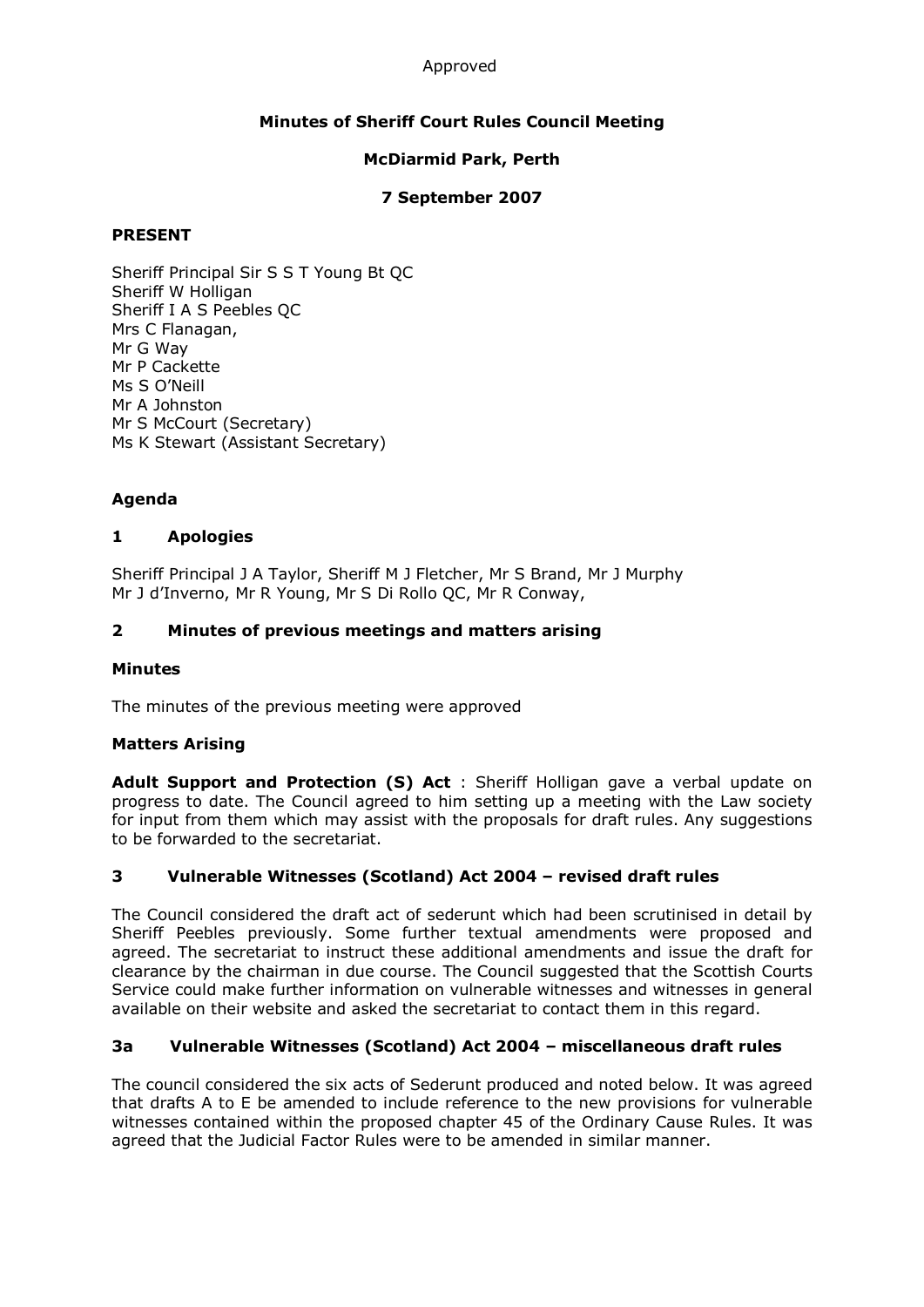Sheriff Holligan agreed to consider Draft F in further detail and revert to the secretariat to confirm any additional proposals. Subject to the secretariat instructing the required amendments, it was agreed that the chairman clear each instrument in due course.

- A. Act of Sederunt (Sheriff Court Company Insolvency Rules 1986) Amendment (Vulnerable Witnesses (Scotland) Act 2004) 2007
- B. Act of Sederunt (Sheriff Court Bankruptcy Rules 1996) Amendment (Vulnerable Witnesses (Scotland) Act 2004) 2007
- C. Act of Sederunt (Proceedings in the Sheriff Court under the Debtors (Scotland) Act 1987) Amendment (Vulnerable Witnesses (Scotland) Act 2004) 2007
- D. Act of Sederunt (Debt Arrangement and Attachment (Scotland) Act 2002) Amendment (Vulnerable Witnesses (Scotland) Act 2004) 2007
- E. Act of Sederunt (Chancery Procedure Rules 2006) Amendment (Vulnerable Witnesses (Scotland) Act 2004) 2007
- F. Act of Sederunt (Child Care and Maintenance Rules 1997) Amendment (Vulnerable Witnesses (Scotland) Act 2004) 2007

## **4 Personal Injury – draft rules**

It was agreed that this matter be remitted to the Ordinary Cause Committee for detailed scrutiny. A date to be afterwards fixed.

#### **5 Scottish Commission for Human Rights Act 2006**

The Council considered the paper produced. It was agreed that there was no need for rules of court in relation to applications under Section 10 of the Act. In relation to applications under Section 14, it was agreed that the proposed new Chapter 95 of the Court of Session Rules be suitably adapted for inclusion in each of the Sheriff Court Ordinary Cause, Summary Application, small claim and summary cause rules. The draft instrument to be cleared by the Chairman in due course.

## **6 Equality Act 2006**

The Council considered the paper produced. In relation to applications under Section 30 of the Act, it was agreed that the proposed new Chapter 94 of the Court of Session Rules be suitably adapted for inclusion in each of the Sheriff Court Ordinary Cause, Summary Application, small claim and summary cause rules. The draft instrument to be cleared by the Chairman in due course.

## **7 EU Insolvency Regulation**

The Council considered the three draft instruments produced along with the draftspersons note. Subject to minor amendments, it was agreed that they be cleared by the Chairman in due course.

## **8 Family Actions**

The Council considered the draft rule previously instructed together with the draftspersons note. The Council discussed the issue further and agreed that it was appropriate that an appeal provision be included in the rule similar to pre-1993 rules. The amended draft to be instructed by the secretariat and cleared by the Chairman in due course.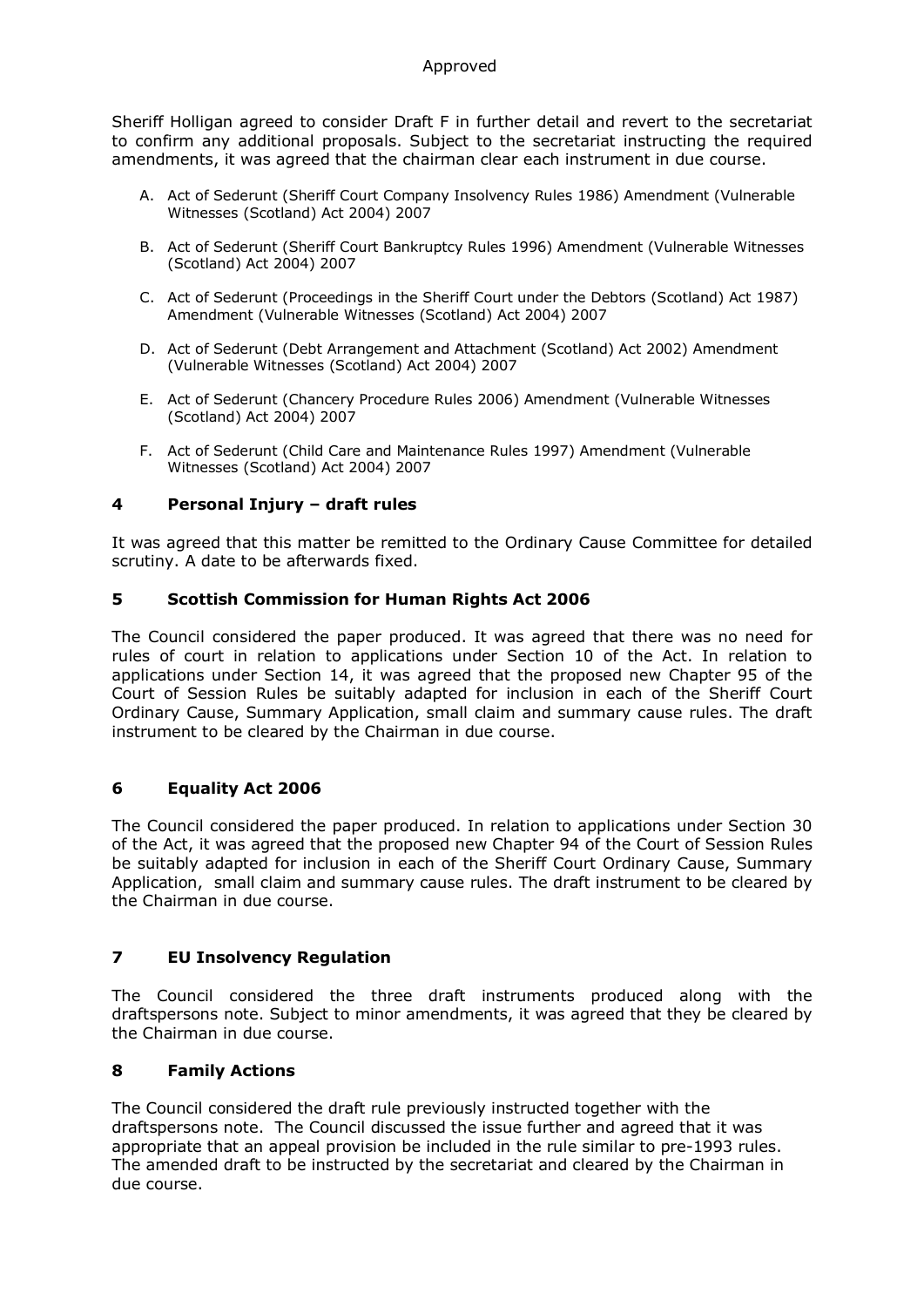## **9 Summary Cause Heritable Rule**

The council considered the advice received to date on this issue. After consideration and detailed debate it was agreed that a rule of court was appropriate and necessary and that the rule previously instructed was to be drafted.

## **10 Inner House Opinion Tonner & Anr v Reich & Hall**

Having considered the opinion, the Council agreed that it is appropriate to make provision in rules of court for circumstances where a defender wishes to have an action dismissed or decree of absolvitor granted due to inordinate and inexcusable delay in the prosecution of the case.

Ordinary Causes

- Such application will be by motion chapter 15 to be amended
- In such a motion, the grounds should be specified
- The notice of opposition should specify grounds of opposition<br>The neriod of notice of such a motion will be 14 days
- The period of notice of such a motion will be 14 days

Summary Causes

rules to be amended to include period of notice of 14 days for such an application

Summary application – no need for amendment (automatic via rule 2.30)

Small claim – not required in these rules.

These matters are suitable for inclusion in the next Miscellaneous Act of Sederunt and will be considered by the Council in due course.

#### **11 Electoral Administration Act**

The council considered the papers produced and agreed that providing the Court of Session has authority (to be checked with the draftsperson) the following provision for rules of court are appropriate:

Summary Application rules to be amended

- ß A rule to protect the identity of the petitioner
- A rule providing for confidentiality of documents
- **•** Unnecessary to make express provision under the Contempt of Court Act 1981

It was noted that Scottish Court Service will require to issue staff guidance on practical issues in due course.

#### **12 Bankruptcy & Diligence (Scotland) Act 2007 – Commencement No. 1 Order 2007**

The Council considered the paper produced by the secretariat and agreed that no rules provisions are required at this time. The secretariat will and inform the draftsperson and all relevant parties for their interests.

#### **13 Representation to Council**

• Rule 22 Notes – the Council considered the suggestion and agreed that no action was required at this time.